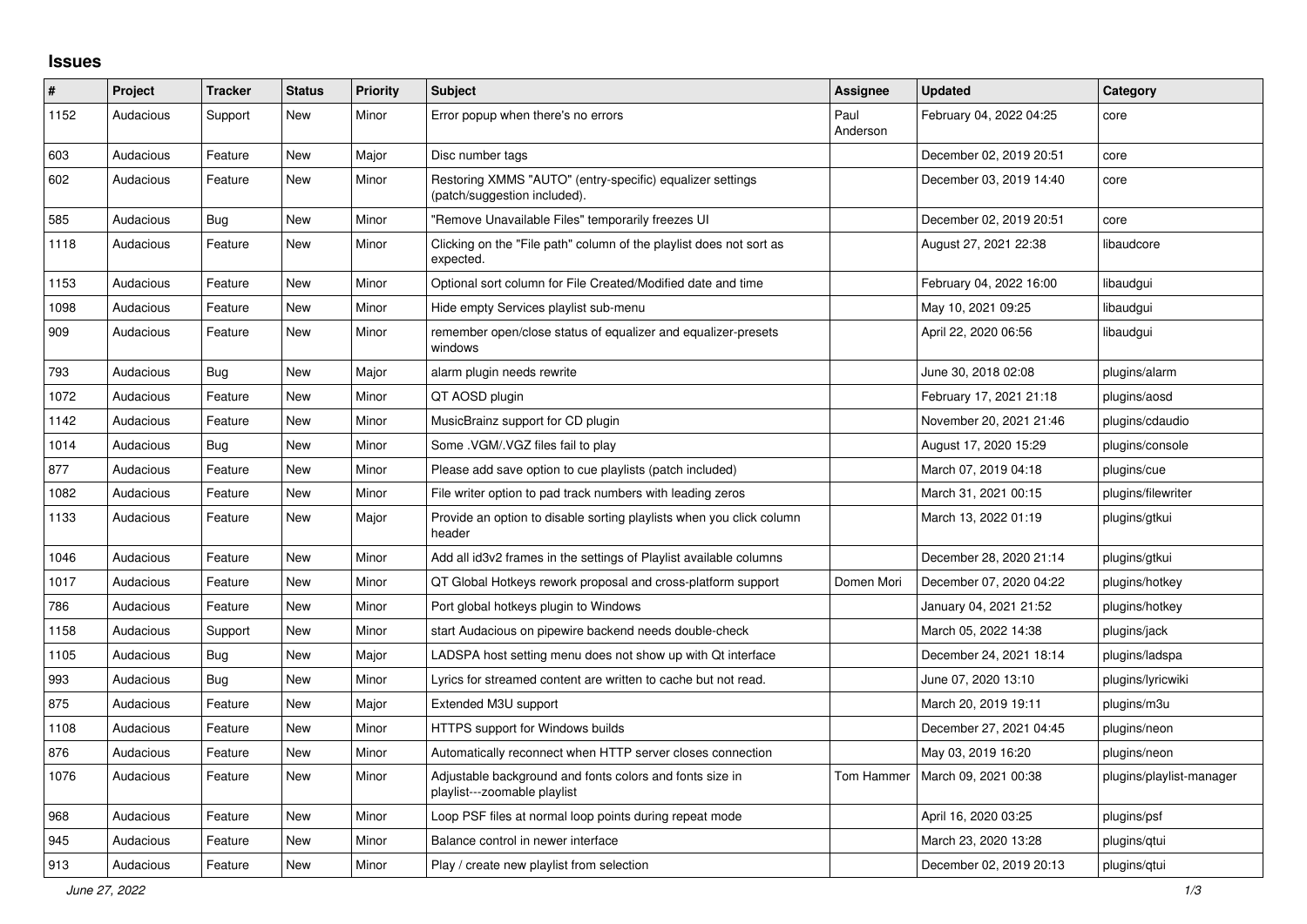| $\vert$ # | Project   | <b>Tracker</b> | <b>Status</b> | <b>Priority</b> | <b>Subject</b>                                                                                                                            | <b>Assignee</b> | <b>Updated</b>                      | Category            |
|-----------|-----------|----------------|---------------|-----------------|-------------------------------------------------------------------------------------------------------------------------------------------|-----------------|-------------------------------------|---------------------|
| 1106      | Audacious | <b>Bug</b>     | <b>New</b>    | Minor           | Could not communicate with last.fm: Error in the HTTP2 framing layer.                                                                     |                 | June 15, 2021 21:30                 | plugins/scrobbler2  |
| 429       | Audacious | Feature        | <b>New</b>    | Minor           | Please enable scrobbling to libre.fm in Scrobbler 2.0                                                                                     |                 | September 02, 2019 10:35            | plugins/scrobbler2  |
| 943       | Audacious | Feature        | <b>New</b>    | Minor           | Being able to add several folders to the library, and arrange that<br>Audacious recognizes symlinks                                       |                 | March 23, 2020 15:41                | plugins/search tool |
| 1088      | Audacious | Feature        | <b>New</b>    | Minor           | plugin: status icon: ADD option to select tray mouse Middle Click action                                                                  |                 | April 11, 2021 12:05                | plugins/statusicon  |
| 975       | Audacious | Bug            | <b>New</b>    | Minor           | Segfault/leak on exit with streamtuner enabled                                                                                            |                 | Ariadne Conill   May 01, 2020 00:17 | plugins/streamtuner |
| 969       | Audacious | Feature        | <b>New</b>    | Minor           | streamtuner plugin: Please add column-sortability, or at least sort<br>alphabetically by 1st column                                       |                 | June 16, 2020 09:54                 | plugins/streamtuner |
| 1101      | Audacious | Feature        | <b>New</b>    | Major           | Please add media shortcut keys for Windows 10                                                                                             |                 | December 03, 2021 16:31             | win32               |
| 859       | Audacious | <b>Bug</b>     | <b>New</b>    | Minor           | wsz skins cannot be used on Windows                                                                                                       |                 | January 01, 2020 02:48              | win32               |
| 1170      | Audacious | Feature        | <b>New</b>    | Minor           | Playback mode button                                                                                                                      |                 | April 22, 2022 16:01                |                     |
| 1164      | Audacious | Support        | New           | Minor           | Wheel mouse on tray icon do not change volume / context windows do<br>not appear (with cover)                                             |                 | March 19, 2022 13:17                |                     |
| 1161      | Audacious | Support        | New           | Major           | Wrong language                                                                                                                            |                 | March 16, 2022 17:46                |                     |
| 1160      | Audacious | Feature        | <b>New</b>    | Minor           | Ogg Opus support for streams                                                                                                              |                 | March 11, 2022 18:09                |                     |
| 1154      | Audacious | Support        | New           | Minor           | Playlist column Headers                                                                                                                   |                 | March 06, 2022 16:06                |                     |
| 1151      | Audacious | Feature        | New           | Minor           | Load balance XSPF tracks with multiple location URIs                                                                                      |                 | January 28, 2022 19:10              |                     |
| 1148      | Audacious | Feature        | New           | Minor           | Save the dimensions of the open-file dialogue window                                                                                      |                 | January 18, 2022 14:43              |                     |
| 1145      | Audacious | Support        | New           | Minor           | I started to code, I need m-tags support for audacious to tag files<br>witthout tags, and all I need is a (link to a) good documentation* |                 | February 25, 2022 05:01             |                     |
| 1134      | Audacious | Feature        | <b>New</b>    | Minor           | Web interface remote control                                                                                                              |                 | November 04, 2021 06:57             |                     |
| 1131      | Audacious | Feature        | New           | Minor           | Selection of songs via selection field/bar (as in Clementine)                                                                             |                 | October 31, 2021 12:41              |                     |
| 1130      | Audacious | Feature        | <b>New</b>    | Minor           | folders for tabs in the playlist head (an enhancement suggestion, not a<br>bug)                                                           |                 | October 24, 2021 19:04              |                     |
| 1121      | Audacious | Feature        | New           | Minor           | Allow for easy searching through music for data with diacritics                                                                           |                 | August 05, 2021 08:06               |                     |
| 1119      | Audacious | Feature        | New           | Minor           | ADD ability to silence internet radio timeout Error dialog popup                                                                          |                 | July 31, 2021 18:36                 |                     |
| 1116      | Audacious | Feature        | <b>New</b>    | Minor           | feature request: miniview mode with QT or GTK interace                                                                                    |                 | February 08, 2022 06:53             |                     |
| 1099      | Audacious | Feature        | New           | Minor           | Per-track ReplayGain shouldn't be enabled by default                                                                                      |                 | May 09, 2021 13:41                  |                     |
| 1097      | Audacious | Feature        | New           | Minor           | Replace the volume button with a horizontal scale                                                                                         |                 | May 17, 2021 00:21                  |                     |
| 1096      | Audacious | Feature        | New           | Minor           | Calculate and show selection stats in the status bar                                                                                      |                 | May 10, 2021 03:06                  |                     |
| 1095      | Audacious | Feature        | New           | Minor           | Ctrl + $Z$ / R to undo / redo changes to playlist                                                                                         |                 | May 07, 2021 18:42                  |                     |
| 1093      | Audacious | Feature        | New           | Minor           | Make the Song Dialog (Qt) window wider by default                                                                                         |                 | May 17, 2021 15:36                  |                     |
| 1092      | Audacious | Feature        | New           | Minor           | Reread metadata on play option                                                                                                            |                 | April 30, 2021 03:35                |                     |
| 1091      | Audacious | Feature        | New           | Minor           | Built-in lyrics support                                                                                                                   |                 | April 28, 2021 18:24                |                     |
| 1071      | Audacious | Feature        | New           | Minor           | Linkage could be improved for packagers.                                                                                                  |                 | March 31, 2021 00:32                |                     |